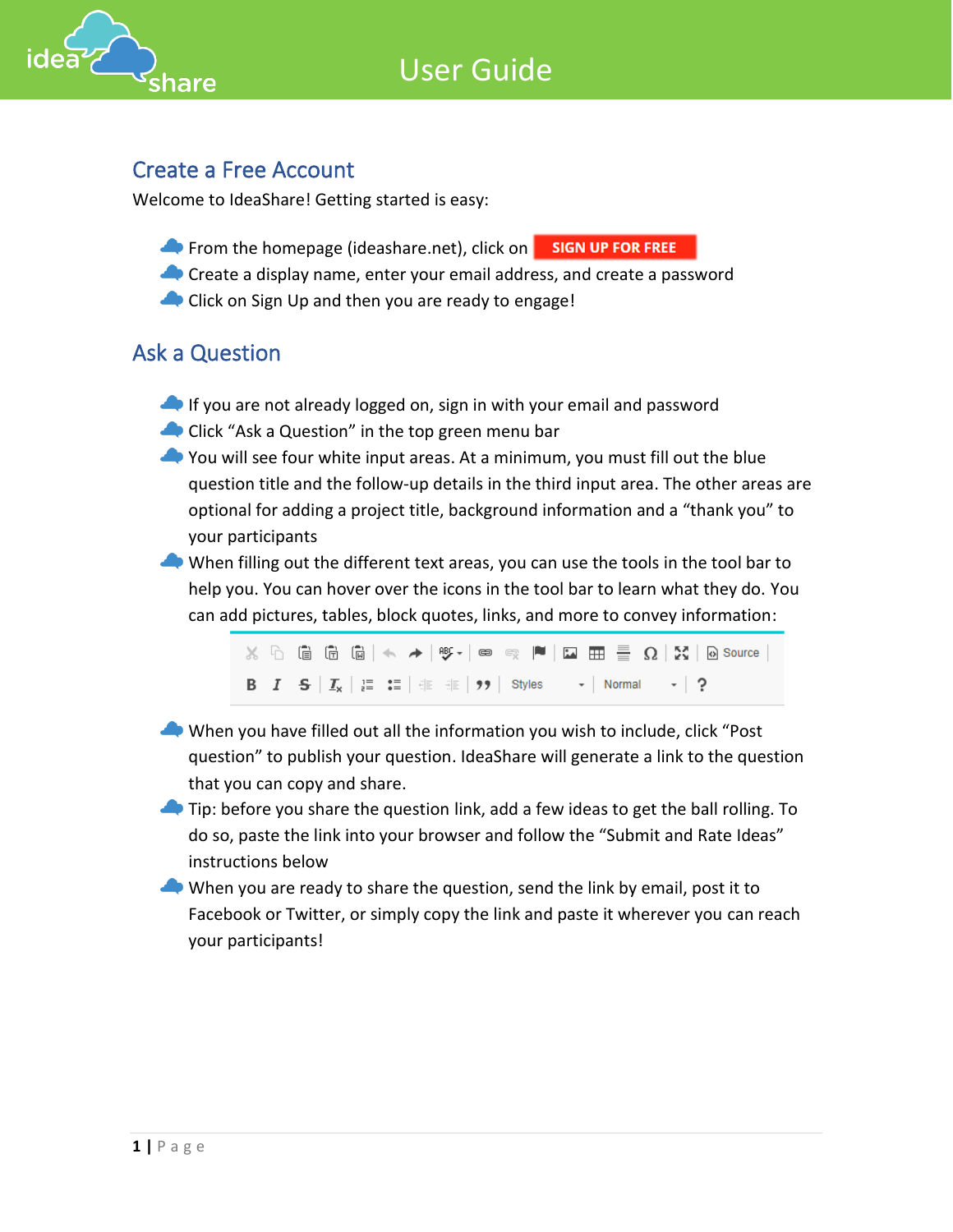# User Guide



## Submit and Rate Ideas

- Follow the question link in your browser
- If the question author has included background information on the project there will be a  $\bigcirc$  More Background Info  $\bigcirc$  button that you can click to learn more about the project. Note that this button doesn't exist if the user didn't add background info when setting up the question.
- Participate **To submit an idea, click on**
- Other participants will see your ideas, but the ideas are all anonymous
- **Enter your idea in the first box**
- Add additional details in the second box if you would like. The toolbar has tools to help you add, organize, and display your idea. Hover over any of the icons to learn what they do
- To publish your idea, click on Submit
- **Enter as many ideas as you have!**
- When you are finished entering ideas click on  $\star$  Rate >>>
- $\bullet$  To view and rate three ideas, click on  $\bullet$  Flash 3 Ideas  $\bullet$  or to view and rate all ideas, click on Scroll all Ideas
- Rate each idea you see by selecting the stars  $\star \star \star \star \star$
- To add feedback on an idea, click on
- When you are all done rating ideas, click on
- $\triangle$  To see how others have rated the ideas, click on  $\parallel$  Learn >>>
- If you would like to stay informed about the project, click on "Sign up to keep informed"
- When you are all done rating and looking at the results, click on  $\vee$  Done >>>
- You will need to Submit your ratings before you can get to the Learn page.

### Manage Questions and Data

- To manage your posted questions, click on "Manage Questions" in the top green menu bar.
- From here, you can
	- $\triangle$  Edit a question with  $\triangle$
	- Share the link to a question with  $\mathbf{f}_1$
	- Change the status to stop gathering responses by switching  $\bullet$  on to  $\bullet$  for  $\bullet$
	- View the data with **VIEW DATA**
	- **Download the data as an Excel spreadsheet with DOWNLOAD DATA**